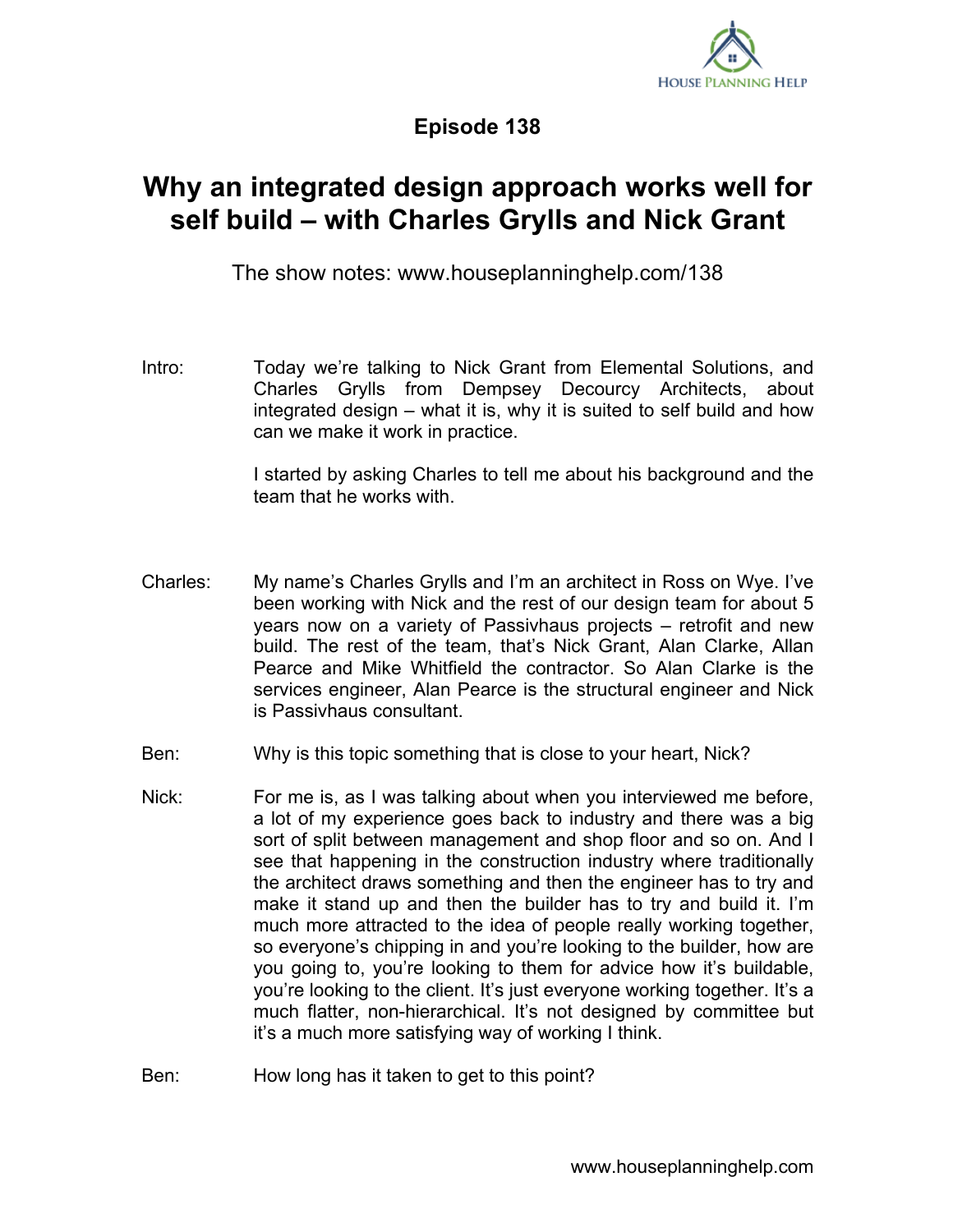

- Charles: In terms of our integrated design approach? I think we started off pretty much straight away but we just I think took a few weeks just to get, not ground rules, but just to get understanding what somebody like Mike Whitfield would do as a contractor, what the engineer would bring in terms of design into Passivhaus standards, just in terms of things like eliminating cold bridges and reducing the amount of structure in walls, without getting too technical. So one project which we did in Garway for a Passivhaus, which is in Herefordshire, so I think it was that first project and that led on to the next project and next project.
- Ben: Is this about the people as much as the process?
- Nick: Yes. I think so definitely. This is, we're a bunch of friends, I know it's often not the best thing to work with your friends, it can be a recipe for disaster, but we get on well and we respect each other. That's not always possible. So we've done other projects where we've had to put a team together from scratch, but again it was the same sort of principle. We get the contractor in early on, try and find a local builder people are happy with, not going out to competitive tender, design it and then get people to put in prices and go with the cheapest or the second cheapest. For a self build or a small project it's much better if you can find someone you trust, speak to their previous clients, look at their projects and just agree a way to work forward, and whether it's working for… There's different methods. I'm not a contract specialist but there are different ways of working it out but that needs sorting at an early stage.
- Ben: There must have been a period of forming the team though and getting it together and knowing who's best. You make it sound as if it was just like this straight off. So for other people who are trying to get a good team together, what advice would you give them?
- Charles: I suppose from our personal point of view we'd worked with Mike Whitfield for a long time before we worked together. Because we'd worked at Architype we knew of him and we knew of Nick Grant who'd worked with Architype quite a lot, so there were already connections in place. So it's just something that has been there really.

I suppose if we were starting from fresh, usually word of mouth and we'd probably go to somebody who had done a Passivhaus and ask them who's done it. I think that's quite simple and maybe I think word of mouth is usually quite good when you see good projects, if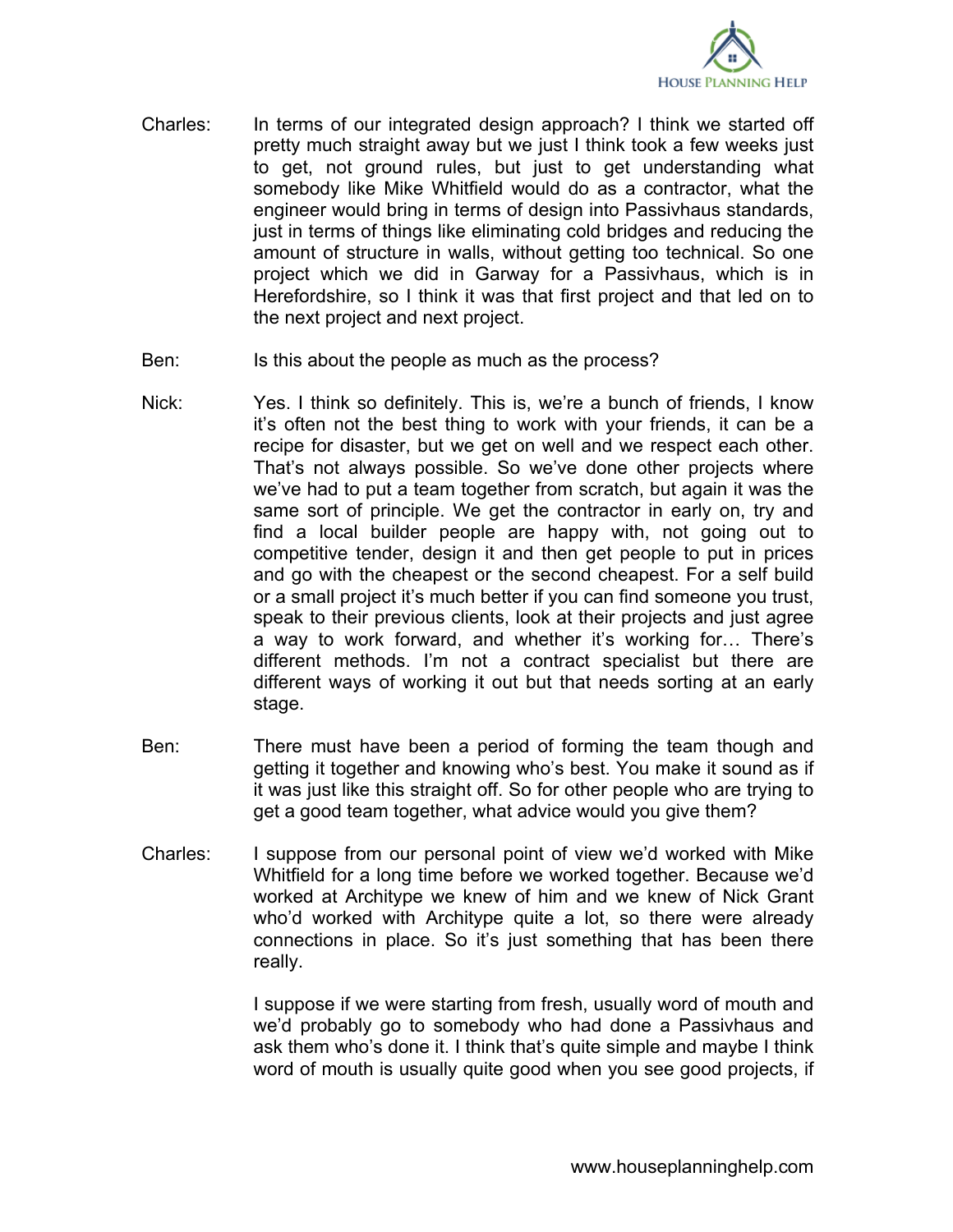

you start from afresh, but we'd had a working relationship for 15 years or so.

- Ben: Can we talk about a traditional process of how you would bring the team together from architect to builder and so forth, and to what you're suggesting is an integrated design process?
- Nick: You'll have to talk to Charles because he's a proper architect about what the normal way of doing things is, but my experience on the outside is I see lots of different ways. I get involved as a Passivhaus consultant and I see sometimes something's been drawn, it's got planning and then we have to then solve the energy problems and overheating problems, and then we have to try and find someone who can build it, and then we find it's over budget and then… So that seems to be quite common. So that's the bit we want to avoid.

We've kind of fallen into it. I think we've all known each other… Mike helped with building our house a long time ago. Allan Pearce was structural engineer on that and we wanted to do some things very differently and he didn't baulk at that. If this is a one off Passivhaus or one off low energy building then that's not really worth investing the time and effort in learning so people have got to see this as a direction they want to go. I think that's key.

- Ben: Charles, the traditional route then, take us through that.
- Charles: In terms of a traditional contract, so you'd start off with the client and an architect working through a process designed from concept to developed design and then that going for planning, and then usually go to tender once you've got planning. So basically you're going to go quite a long way down the process of design without talking to a contractor and especially in terms of Passivhaus where it really needs an integrated approach all the way through. It can be a little bit risky because you'll get to a point… I mean I think with our experience we probably wouldn't make any mistakes, but I think if you were to start in this process and working with a builder who hadn't worked on Passivhaus before, I think it's a risk in terms of cost control and quality control and just putting it together really on site.

With a negotiated tender which is still a traditional route to negotiate a tender, so when you say traditional or non-traditional a negotiated tender would be a traditional route to go down as well. We just find that that's less risky.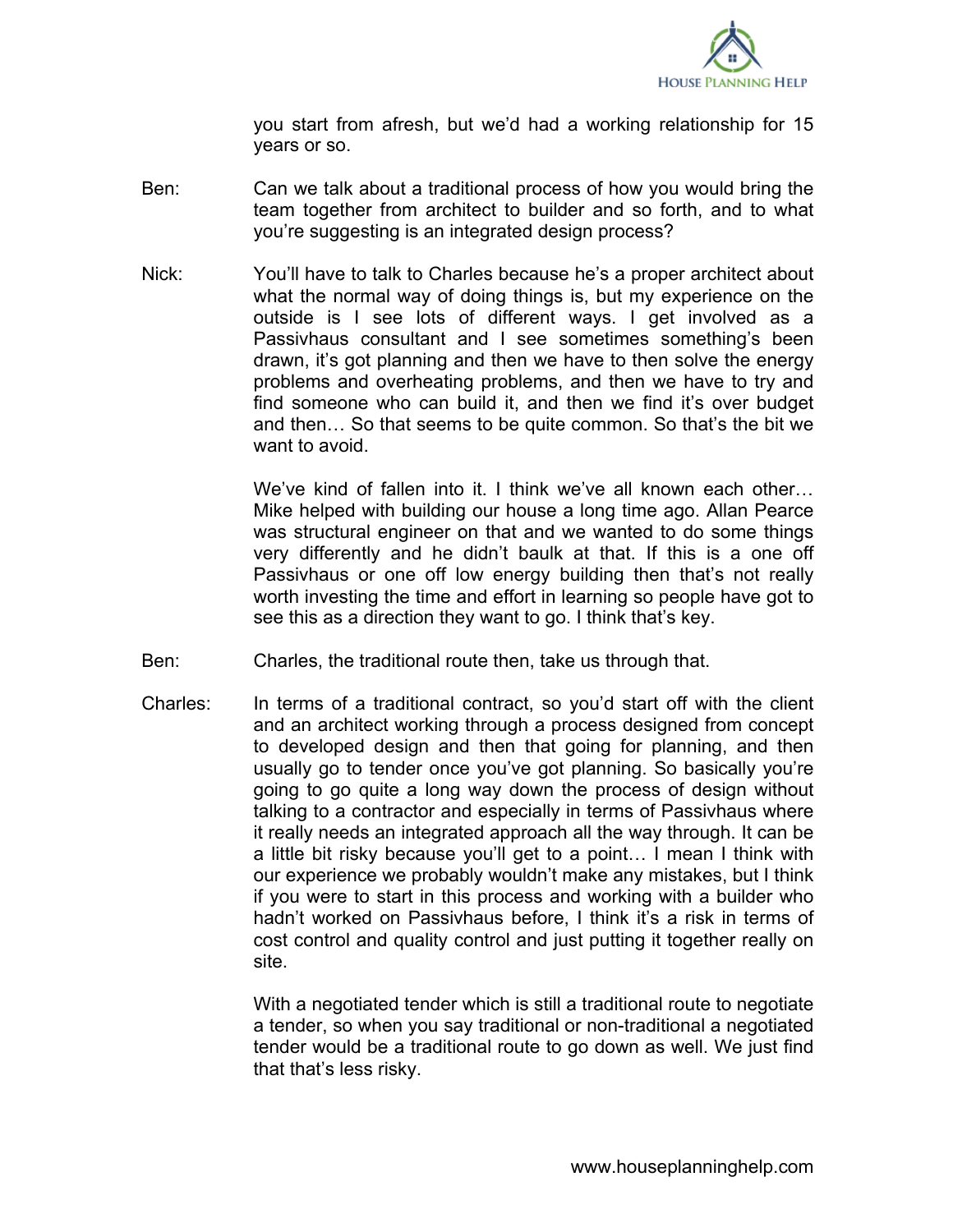

I think in terms of competitive pricing we've found that people that don't know Passivhaus will go in either with a low price because they don't understand what they're going to have to build, or they go in and price it for risk and so overprice it. So negotiating with somebody who knows how to do it, everybody knows where they are and what they can manage in terms of expectations.

- Ben: And how is it that the system is set up like this? Why did it happen? It makes sense in some ways to think that you would do this as an integrated team, but clearly it's always just started with that design and then gone out to tender?
- Charles: I suppose if you're an architect it's probably easier just to design things. It's more of a risk for the client that they'd have to pay and then you'd get to this thing of "value engineering" where you're chopping things out which I don't know. It's just that traditional way of doing things in competitive tendering, but you wouldn't usually go for competitive tendering until you've got all the detail ready. But there's sort of two stage tender can't you where there's not as much detail then more detail.

When you say how we've got to this point, there's always been this negotiated tender which is in there, so I think it's always been part of the process. So I think it's just different routes, and competition and just getting competitive tenders but we'd just go for negotiated tenders.

- Ben: When we're going down this route then of integrated design, you Nick have told me that it lends itself very well for self build. So can you explain that a little bit and also the communication side, because it flows much better doesn't it in this way?
- Nick: Yeah. I mean self build and any small projects we do see sometimes, especially if someone's in the profession and they're doing a one-off build, they'll go through say if it was a school they were building or some very large project and they'll go through the tender package and so on.

And some smaller builders who'll be completely capable and brilliant at the job, but you just need someone, they don't need to know anything about Passivhaus they just need to care, they just need to do stuff neatly and stack bricks neatly or nail wood together, that's all you've got to do, and just care about what you're doing.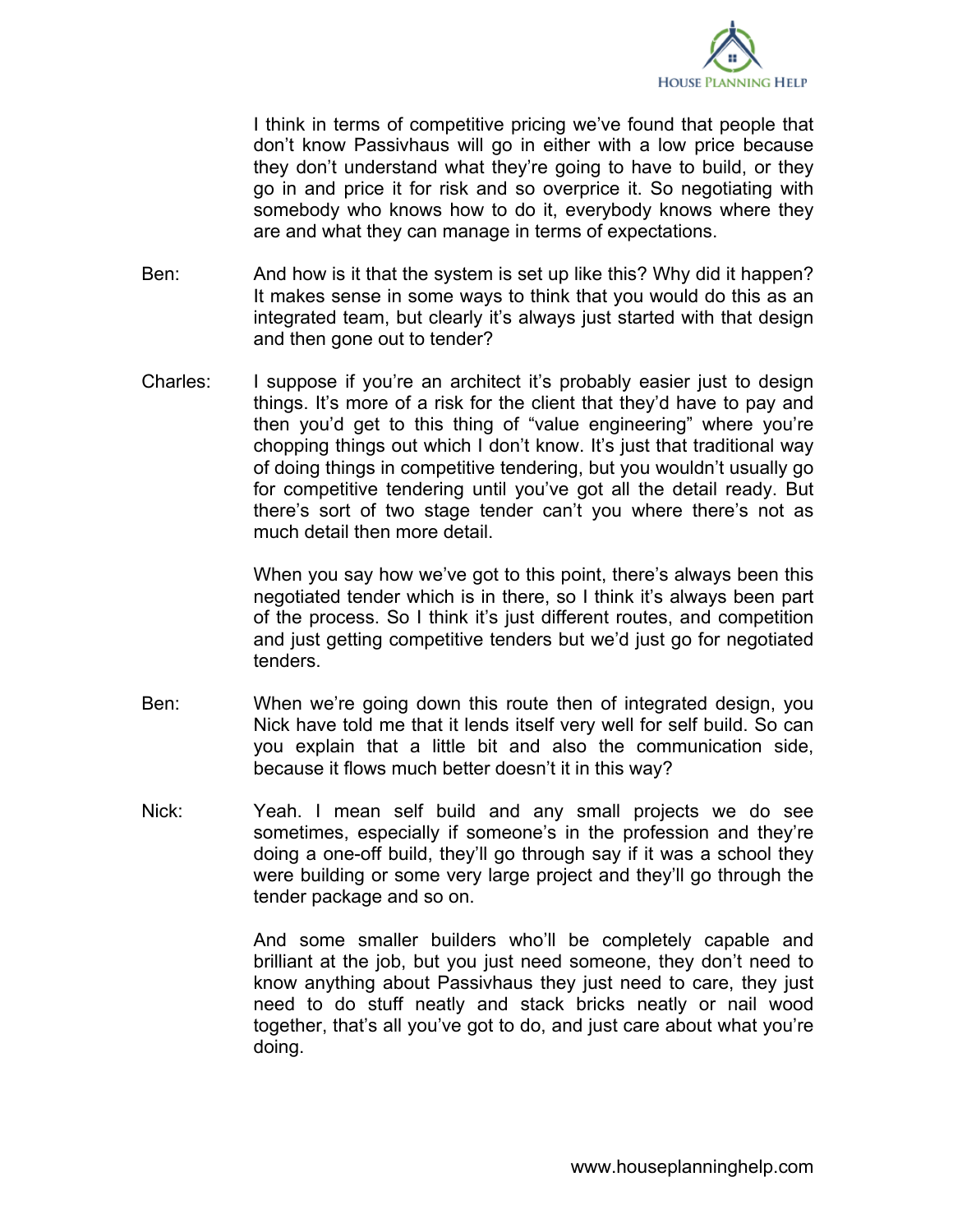

And some of the smaller builders who are great at that, they won't have the department that is specifically doing the tender and then looking at extras and all this. So they'll happily turn up and do the job and they'll work for a fair price but in terms of trying to win jobs in that way that bigger companies do they're really at a disadvantage.

So if you can find a small builder who you get on with and you can speak to previous clients then I think you'll get a cheaper, better job. I think there's ironically less risk.

My partner, Sheila, her dad was a builder, long retired now although he still does stuff. He said he'd never done a quote in his life and had some people move to their village in Norfolk from London, they asked for a quote for a job and he said he didn't do quotes but if they didn't like what he did then don't pay him. And you've got to be good to do that because if you do a duff job or you charge too much you'll never work again. Word gets round the village. But people have a sort of mistrust, and it seems strange to sort of trust someone that much to go for this way of working but it actually works out better for the client and better off for everyone. But there's an element of trusting each other.

- Ben: Your team obviously you've done a few projects together and I know that if I lived down here it would be a very easy thing to buy into that. But somewhere else in the country, how would you go about it then? Find this local builder? You want someone with some Passivhaus experience?
- Nick: Yeah. I think you need enough people, you don't need everyone to have done Passivhaus, but you need someone who's willing to lead that and know what…

So this applies not just to Passivhaus it's anything you want to do. It's about quality really. So someone who can keep a handle on that.

And then just people who care – that's the key thing. So if it's your job, so say you're an architect or a Passivhaus consultant, whatever it is, it's going to be very useful for you to try and develop that expertise in your area, particularly for smaller jobs. For bigger jobs it's always going to be a different contractor, it's going to be a different team and that's a different game. But for self build, small housing projects, you somehow work at getting that group of people together, it's a way to go.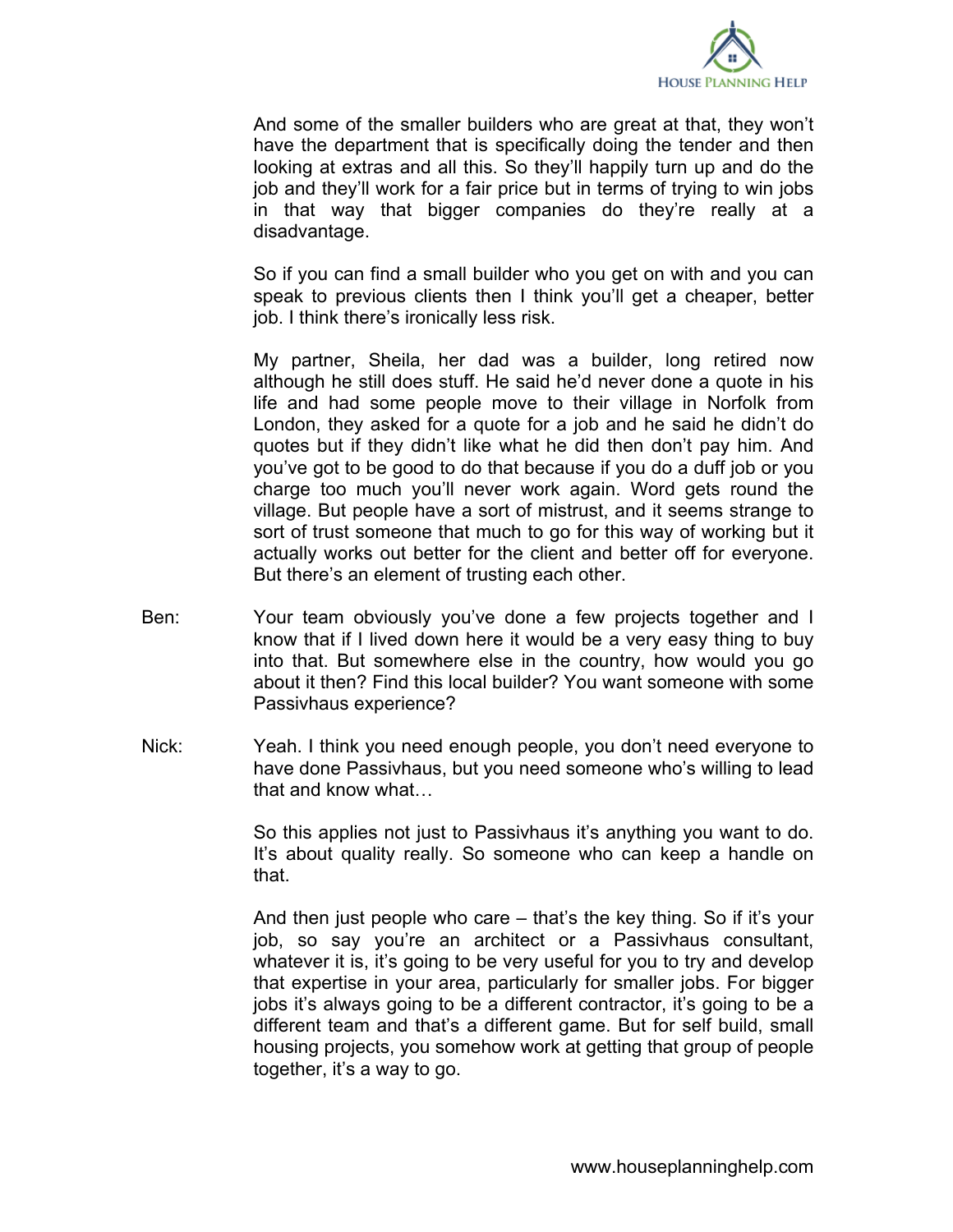

It's whatever you do, if you're keeping chickens or whatever, you'll make the contacts, you'll know where to get your chicken feed, you'll know who does this, that and the other. It's the same sort of thing, it's getting that network.

- Ben: Can you talk us through the communication side of this when you're working as a team, how you do that with integrated design?
- Charles: I think nowadays because everybody is internet and email proficient I think this is going to be for most people now that we do quite a lot of work just emailing PDF drawings out. So everybody is always copied in. We don't usually have to do a joint… Sometimes we can use joint Dropbox type folders so we can have joint folders for consultant's information so we can keep checking and crosschecking and everybody has an open and immediate response to information that goes out.
- Ben: That's the other thing, you could say oh have a look at this but you need to know that they've had a look at it.
- Charles: Exactly. And the client as well. Usually most clients are going to be email proficient and connected up. So yeah, right through I think we can always cross-check and evaluate everything that's going on. I can send real simple sketches out to Mike even before we've got a commission so we can always start off on the right foot and finish on the right foot.

And we do a little bit of video conferencing now and again. I think we've all got that Facetime connectivity so if it really is serious we can… We do have to put our trousers on usually. Just from the waist up we can communicate quite easily!

- Ben: Anything else on communication?
- Nick: Yeah, I think also just although it's good communication it's not superfluous. We don't sit around in design team meetings with everybody there which happens on bigger projects. And I think often there's too much of that on bigger projects. You've got the landscape architect sat through 4 hours of discussion about fire regulations which ended up taking a lot of time up.

So there's the informal and also separating out what is focus. So you get on site, the builder's busy, bang bang bang, we solve this problem, quick sketch, sorted, go away, send the drawing. So it's not loads of time spent in meetings. But then we'll chew the fat down the pub and we'll sketch out ideas, and it's non-productive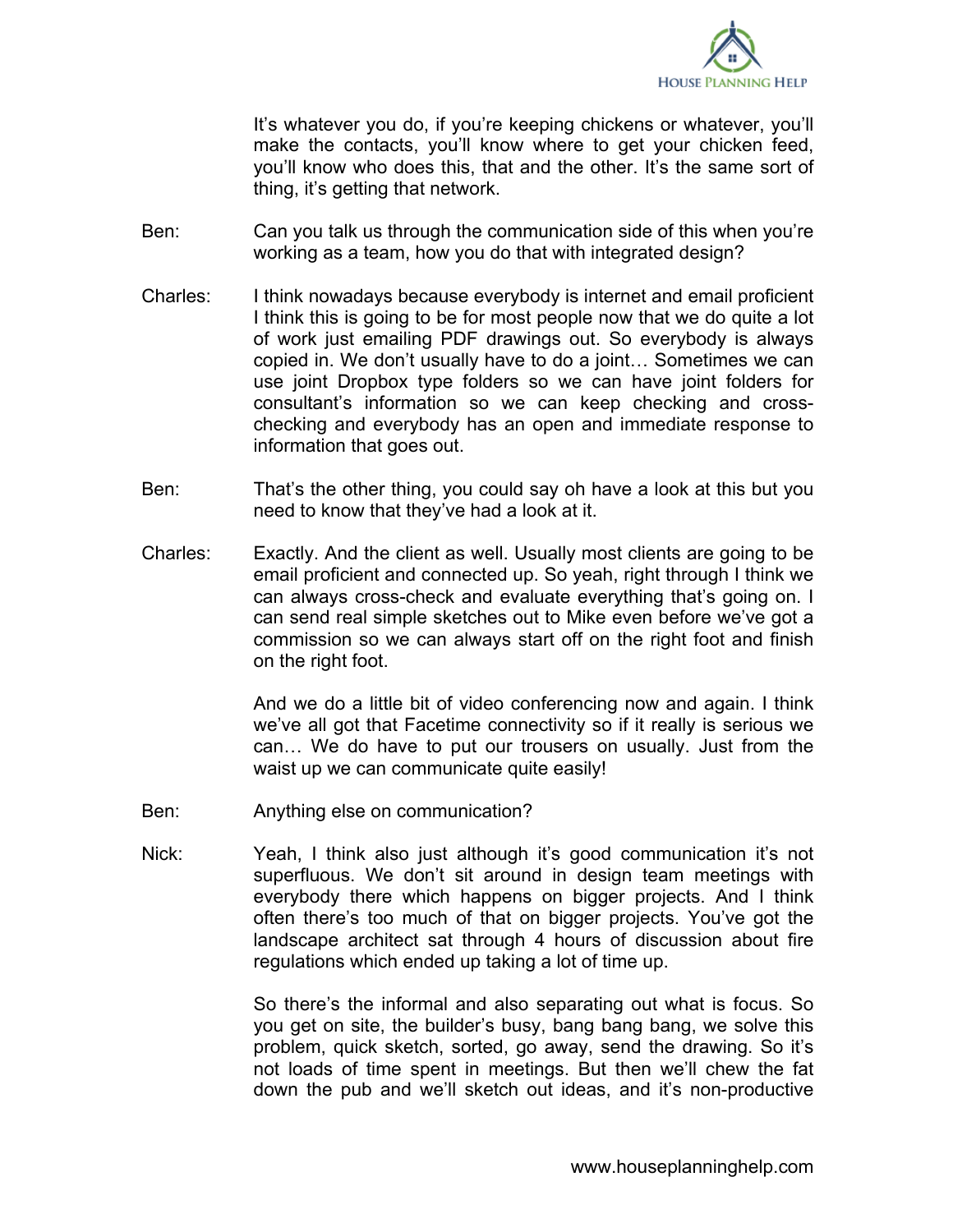

time. We're doing it for fun. It can drag on, we can be silly, we can fool around and when we've had enough we can stop.

But when you've got an actual meeting and work on site stops we keep that very focussed and Charles is great with providing the communication needed, thinking through the sequencing, doing a lot of the builder's thinking for them having discussed with them the issues and then trying to come up with solutions so that when they're on site everything goes together very quickly and works very well.

And if it doesn't go very well we get the feedback down the pub, spend a bit of time, because we're going to do it time and time again. If it's just one project you can't be doing that. You can't be spending ages trying to work out how this tricky corner detail went, is one example we had. But if you know you're going to be using that many times again it's worth putting in a couple of hours upfront to make it much easier the next time.

And the same with the drawings. Charles uses, there's 2D CAD, a 3D CAD but also a little Sketchup illustration, sometimes very handy if the builder has an A3 drawing, there's the proper dimension drawings but sometimes a little 3D visual just to explain how it all goes together to help the builder on site communicate to his team.

- Ben: We're talking very much about some of the stuff that you're doing, but how as clients can we help you as well?
- Charles: I think a good brief. We usually start with a good brief, so when we form contract documents when we have appointments we always integrate the brief into the appointment documents. But it's the discipline of writing down everything that you want and then from that baseline it's just always good to have that starting point. So the more you think about it to start off with the better.

And then in terms of changes on site, I think some of the dangers are when you communicate with a builder and don't include the architect or the consultants. You've really got to be disciplined and maybe if the architect's got a role on site usually we do just up to the pre-site commencement design works and we can be on the end of a phone for advice but if you're on site that's when dangers can, you've really got to keep that communication line between yourself and the project manager, or the architect. So it's got to be a hierarchy.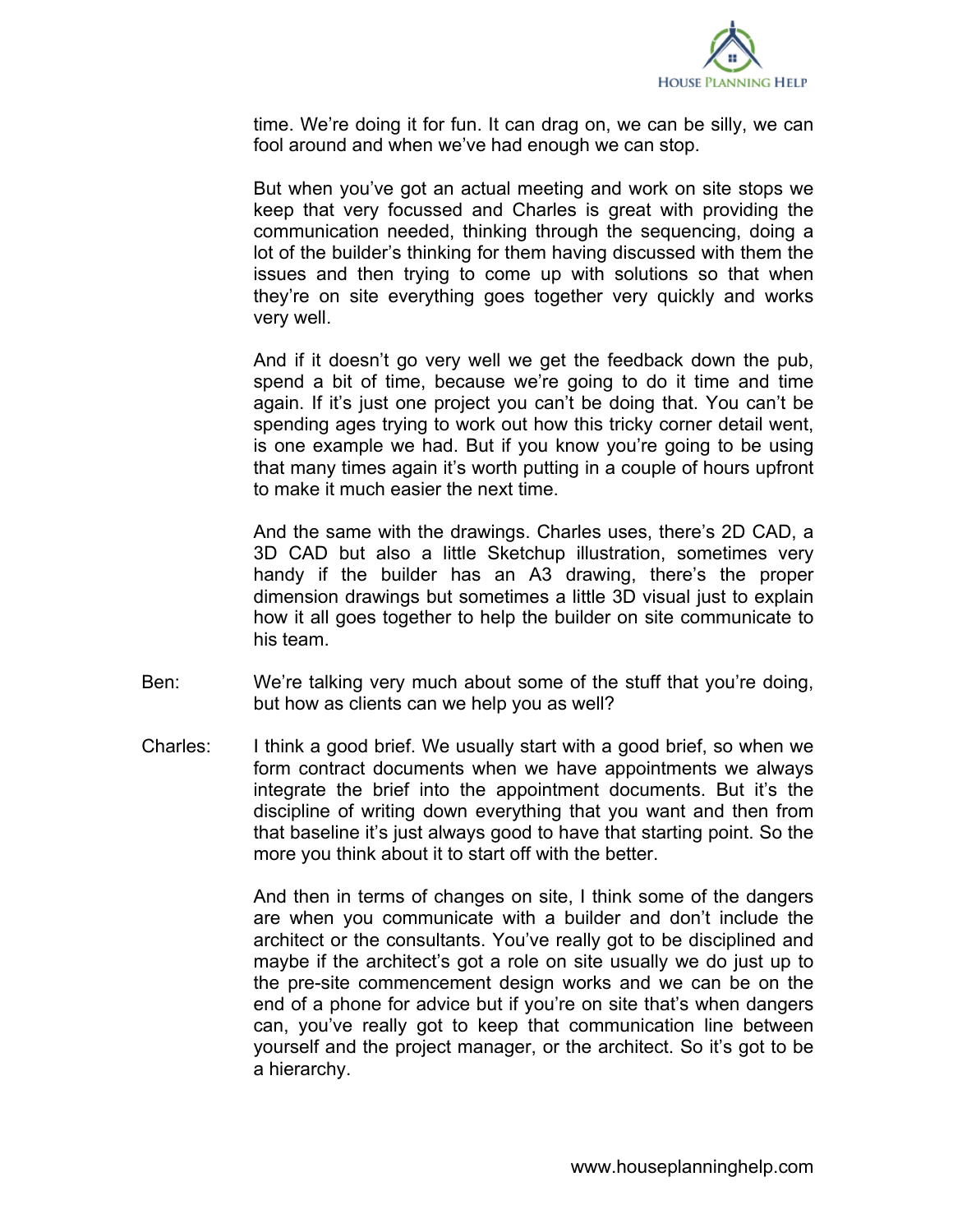

- Ben: Because there is a line here isn't there, between we talked about it a little bit, that you have these meetings where you drag everyone in and it all goes wrong, and then the other extreme where someone's missing out. So how are you drawing that line or is it almost on a contractual basis as you say, that you take it to a certain point and then it's handing it over?
- Charles: I think usually there'll be roles and responsibilities that you can set out so if we did go for a traditional procurement where an architect administers it, works on site, and there's roles and responsibilities where the architect is project manager and administrates the contract, so everything has to go through them. And then it goes down to the contractor. So you just need a little flow diagram of who's doing what if it gets as complex as that.

I think we've kept ours really simple because Mike, our contractor, has formed a direct contract between him and the client. And usually because we've worked it all out beforehand there aren't really a lot of changes. I think most things are sorted out and we haven't really had any changes on site apart from some people moving the building on site, but that's… It's all worked out because there are contracts in place. So that's the way to do it.

- Ben: Because although we've mentioned team a couple of times, you're all working separately aren't you?
- Nick: Yeah, it's an informal arrangement. We work together, we share information, everything's very open in terms of whether it's fees or whatever. But yeah, we're all independently employed, selfemployed or whatever our arrangements are.

I was just thinking of one thing with the bit about what Charles was saying before. One of the things is again back to trust and responsibility, so when Mike's, the contractor's, doing the building we're kind of trusting them to know how to do it. They've come to us if they're not sure but they've got a responsibility if they're not sure about a change whether it matters, they'll get back in touch and say is it okay if I do this, does that matter? So they have, because no architect can be on site enough to spot all the things that could possibly go wrong. It would just cost the client too much. So there has to be a sort of this training the person doing stuff and a feedback process. I think that's important. So you're not having to be on site that much but in effect you are because the contractor is seeing problems through the eyes of the rest of the team and they'll get in touch if they think something needs doing.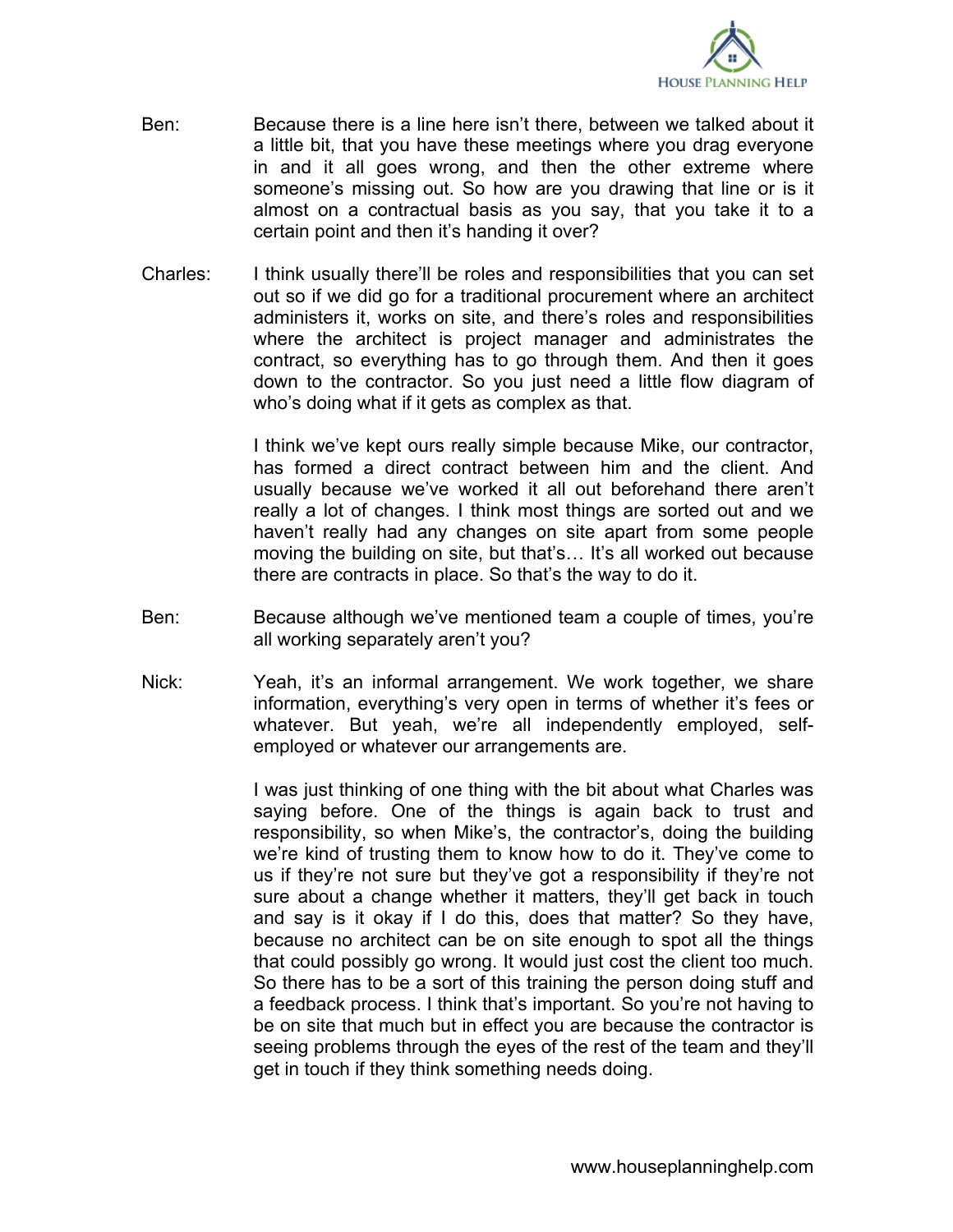

- Ben: Is there anything that we need to think about when we're looking at budgets?
- Nick: Yeah, I think we always start with the budget. I know some projects you draw the thing and then go out to tender and find out what it costs, and then decide if you can afford it. So first question we ask is what do you want to spend.

And that needs some unpicking because sometimes a client will sort of give a lower number because it's almost like you're bargaining for something and think I won't let people know how much money I've really got. And then the danger is then you design for that lower budget and they're disappointed because they haven't got all these things they had in their mind, but you haven't put them in because they couldn't afford it. And then suddenly there's more money available and it wastes a lot of time and it has to be a bit of trust and real honesty about what you really want to spend because once the budget's fixed then you've got to trade things. You can have that but you can't have that. And the client can choose. Do you want to spend your money on this or do you want to spend your money on that.

So I think the budget is really key and just honesty and transparency. And again talking with the builder very early on we can get some realistic ideas about things. So well you've done this before, was that roughly what will that cost if we do it that way and we don't put anything in the design that we have to take out later hopefully. So we're not stripping out all the nice stuff at the end. That's the value engineering thing we talked about before.

- Ben: So we get through the project, and then you're at this stage, I suppose typically we might not see the contractors again afterwards, but tell us about how it's different when you've got this integrated team and how you look back at the projects.
- Charles: I think integrating the team, I'm including the client within that team, so after the builder's left and everything's finished. We've finished this recent retrofit in Monmouth in 2015 so we've just gone back today and we've just been checking on the whole performance through the heating season and also through part of the cooling season. And so we're learning what they've been doing through their house and how they're adjusting to their controls and using things like log burners along with the MVHR.

So it's just because they've been in there for a year they've got to a point where they're getting used to control systems, maybe slightly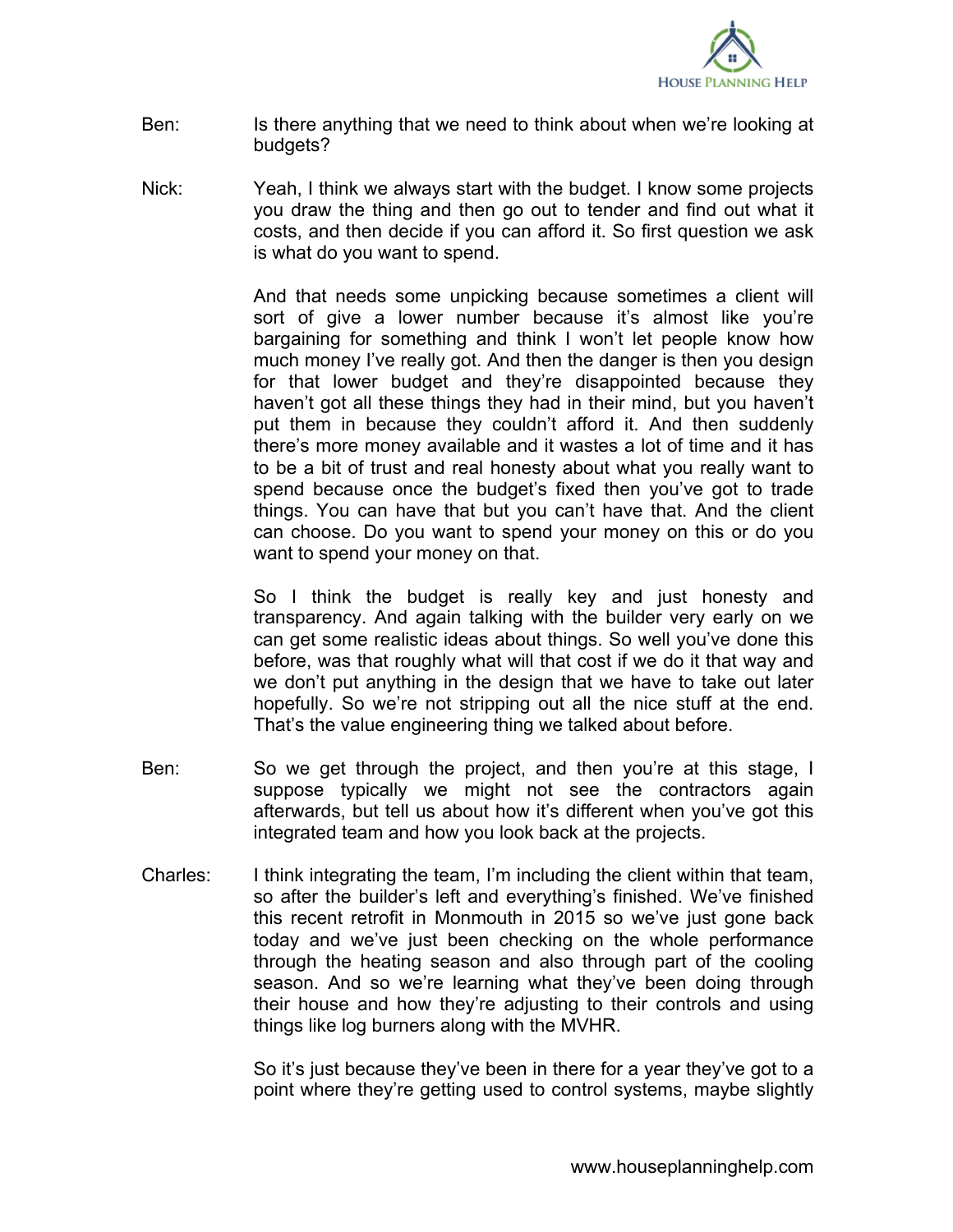

not using it to its full potential so we can give them, it doesn't take a long time because everything's in place. So it's simple adjustments and maybe just chatting through how you open a window at night or two windows and just thinking through how it all works for the best environmental internal comfort.

So I think that's less to do with the contractor unless there's something going on which is unusual we're going to get any problems with the superstructure or internal fixtures and fittings. We haven't had any of that sort of thing so far. But usually it's just about fine tuning and getting the building as efficient and as comfortable as possible.

- Ben: And Nick, do you have anything to add in terms of things that you've learnt afterwards that you then can plough into the next project? I know you're very big on refining things.
- Nick: Yeah. Obviously you've got to be fairly confident. Often you just hope that the phone doesn't ring again once you've left the project! I'm not saying that's our approach but by building on what we know we're very confident we can go back and if there is a problem we want to know about it because we don't want to be having to… You lose money on going back and fixing stuff.

So today part of the problem is they were so comfy and so happy we were kind of probing them and pushing them and saying there must be something that we can improve! Surely some way of operating. So we did suggest a few things they could do simpler. And then in the end the only thing they could think of was some downpipe clips were loose so we just gave them a tap with a hammer and said they should be fine, but that was kind of it. So we were looking for problems which is unusual I think but you can only do that if you're confident there won't be too many problems!

- Ben: Well maybe we'll round this off then and just look at someone who's going into a self build project, looking to build up that team. You've given us lots of tips, is there anything else that they should bear in mind, particularly at that early stage because I think once you've got that team together there's not much that's going to change. You're just working together from that phase.
- Charles: Well I don't know if it's going off the subject but pre-application planning advice, I'd definitely get that as soon as you can because just having the planners on board as part of your integrated team and also the building control officer. We get all the local authorities involved very early as well on so I think that really does help for